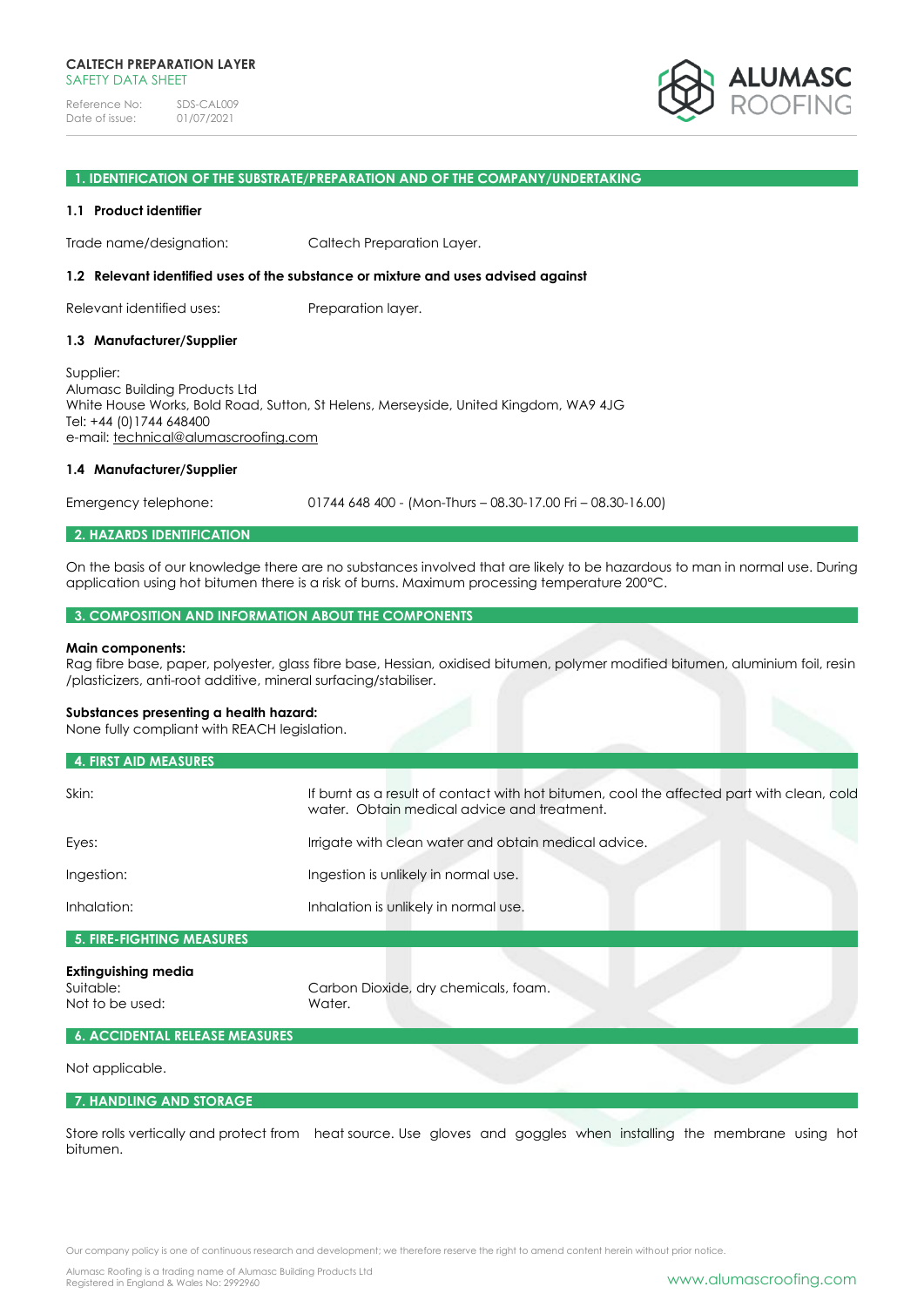## **CALTECH PREPARATION LAYER** SAFETY DATA SHFFT

Reference No: SDS-CAL009<br>Date of issue: 01/07/2021 Date of issue:



# **8. EXPOSURE CONTROLS/PERSONAL PROTECTION**

## **8.1 Control parameters**

## **Occupational exposure limit:**

Bitumen fumes: OES (8h) 5mg/m<sup>3</sup>. OES (15 mins) 10 mg/m³.

#### **Personal protection (when installing membrane):**

Wear suitable breathing equipment in case of risk of exposure to fumes. Heat resistant gloves. Safety non-slip shoes. Protective clothing. Eye protection.

## **9. PHYSICAL AND CHEMICAL PROPERTIES**

| Physical state at 20°:     | Solid.             |
|----------------------------|--------------------|
| Colour:                    | Brown to black.    |
| Flash point:               | $> 250^{\circ}$ C. |
| Auto ignition temperature: | $>$ 350 °C.        |
| Water solubility:          | None.              |

#### **10. STABILITY AND REACTIVITY**

Stability: Stable under normal operating conditions. Materials to avoid: The product will break down when solvents are applied. Water on hot product. Combustion products: Partial combustion will form carbon monoxide soot, hydrocarbons (PCA or PAH) hydrogen sulphide.

## **11. TOXICOLOGICAL INFORMATION**

The product is based on bitumen and is not considered toxic.

#### **12. ECOLOGICAL INFORMATION**

# **Information on ecological effects:**

No risks known.

# **Mobility:**

| Air:                        | None.              |
|-----------------------------|--------------------|
| Soil:                       | Low soil mobility. |
| Water:                      | Non water soluble. |
| Biodegration:               | Non biodegradable. |
| Bio accumulative potential: | Very low           |
| Ecotoxicity:                | Non ecotoxic.      |
|                             |                    |

# **13. DISPOSAL CONSIDERATIONS**

## **Authorised disposal (according to Local Regulations):**

To be considered as industrial waste. Can be recycled.

**14. TRANSPORT INFORMATION**

Not restricted for transport.

#### **15. REGULATORY INFORMATION**

Fully compliant with REACH legislation and EEC directives.

Our company policy is one of continuous research and development; we therefore reserve the right to amend content herein without prior notice.